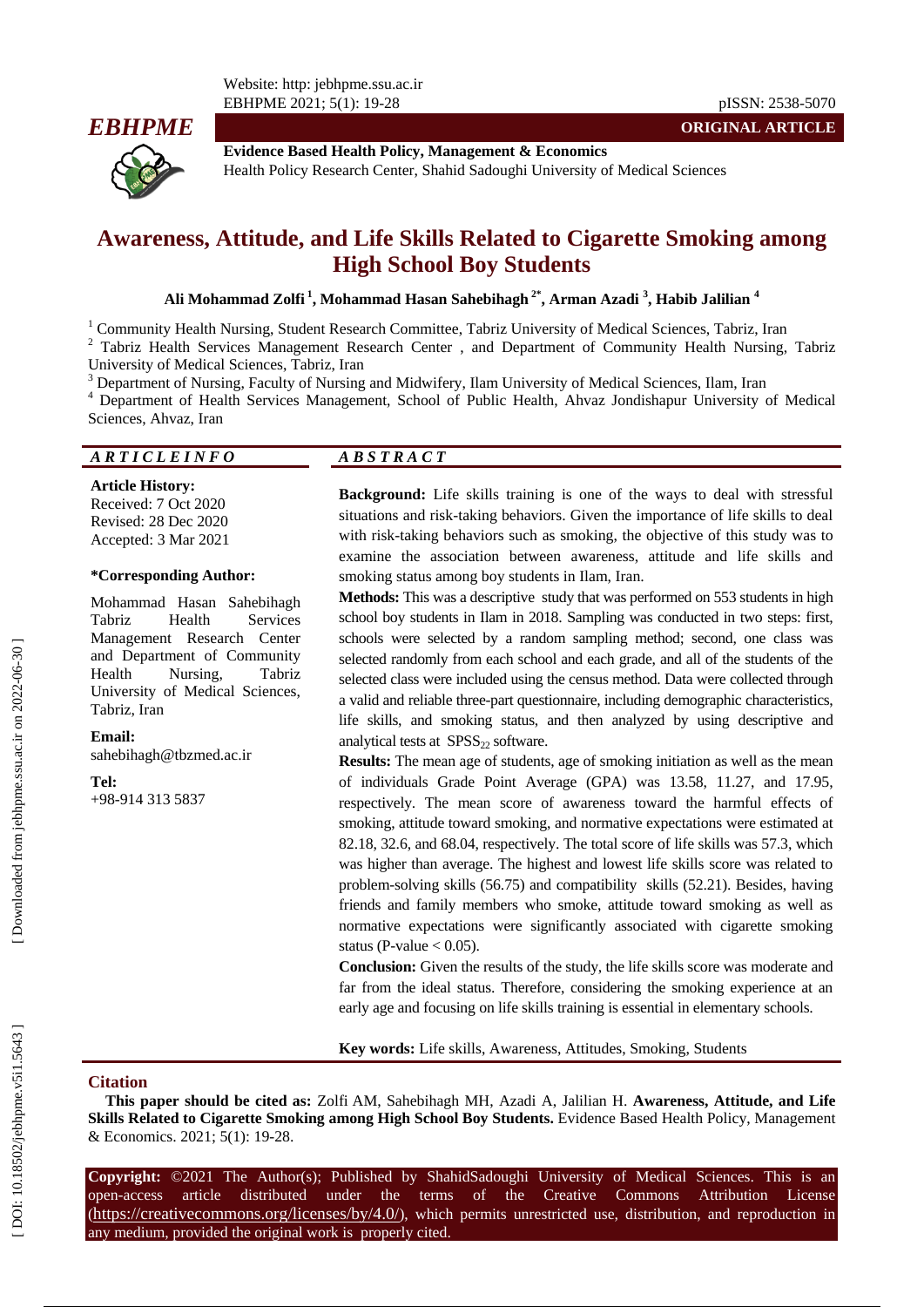## **Introduction**

Cigareete smoking is a global problem. It is projected that the number of smokers projected that the number of smokers increases from 1.3 billion in 2013 to 1.6 billion people in 2025 ( 1 ). Over the past decade, tobacco related deaths around the world have tripled ( 2 ). Smoking kills more than 8 million people annually. More than 80 % of the world's 1.3 billion tobacco users live in low- and middleincome countries (3).

In the last three decades, smoking has decreased dramatically due to increased awareness regarding the health risks of cigarette smoking and effective control policy in developed countries , whereas it has increased in developing countries ( 4 ). Although health programs in developed countries have resulted in a reduction in smoking , cigarette smoking incidence is increasing amo n g young ages in developing and low-income countries  $(5, 6)$ . The existing data indicate that the first cigarette experience occurs between 11 and 15 years old and that 88 % of adult smokers start smoking before the age of 18 (7). According to the available statistics, on a daily basis, more than 3,800 younger people under the age of 18 initiate cigarette smoking ( 8 ). The younger you start smoking, the more likely you will find it hard to quit ( 9 ). Early smoking initiation brings about many problems because nicotine dependence is more severe in those who start smoking earlier compared to those who start smoking later and less possibility exists to quit smoking (5).

The use of prevention programs is regarded as the main strategy for reducing the rate of smoking among children and adolescents (10 ) . Over the last three decades, schools have become a unique environment for implementing cigarette smoking prevention programs because most children are easily accessible and can easily apply tobacco prevention interventions and their daily activities (11, 12).

It is also worth noting that adolescents who do not acquire the necessary skills to deal with tens e situations will be more prone to drug use, smoking , and antisocial behaviors (13 ). One of the ways to deal with tense situations is life skills training , which was developed by Botvin in 1979 (14 ). As an attempt to social psychology injuries prevention, the WHO developed a program entitled life skills training and suggested it to UNICEF (United Nations Children's Fund) in 1993 (15 ) . Since adolescents are more accessible in schools for life skills training, this course is included in developed countries' adolescent curriculum (16 ) .

However, in developing countries, including Iran, smoking rates continue to rise, especially in adolescents (8). In Iran, tobacco use has accounted for more than 11000 annual deaths of all ages, with an upward trend in smoking prevalence over the past decades (17 ). In Iran, according to the WHO report, the prevalence of smoking in men, women , and the whole population is 20.4 %, 1 %, and 10.8 %, respectively (18 ) , and the average daily cigarette consumption for smokers is 13.7 cigarettes per day (19 ). In a study conducted by Bidel et al. (20 ), the prevalence of smoking among boy students was 11.4 % in Ilam province of Iran. Given the increasing prevalence of smoking in Iran, especially in young people, and the importance of acquiring life skills to deal with risk -taking behaviors and its impact on smoking status, the objective of this study was to survey the awareness, attitude , and life skills status related to cigarette smoking among boy students in Ilam, Iran.

## **Materials and Methods**

This was a descriptive study conducted among the first grade of high school boy students at state and non -profit schools in Ilam, in the west of Iran, in 2018 .

## **Sample size and sampling methods**

The sample size was determined based on the study of Naseri et al. (2 1). Given a 64 % rate of life skills in their study and a 95 % confidence interval and 0.04 effect size, the sample size was calculated according to the following formula (1):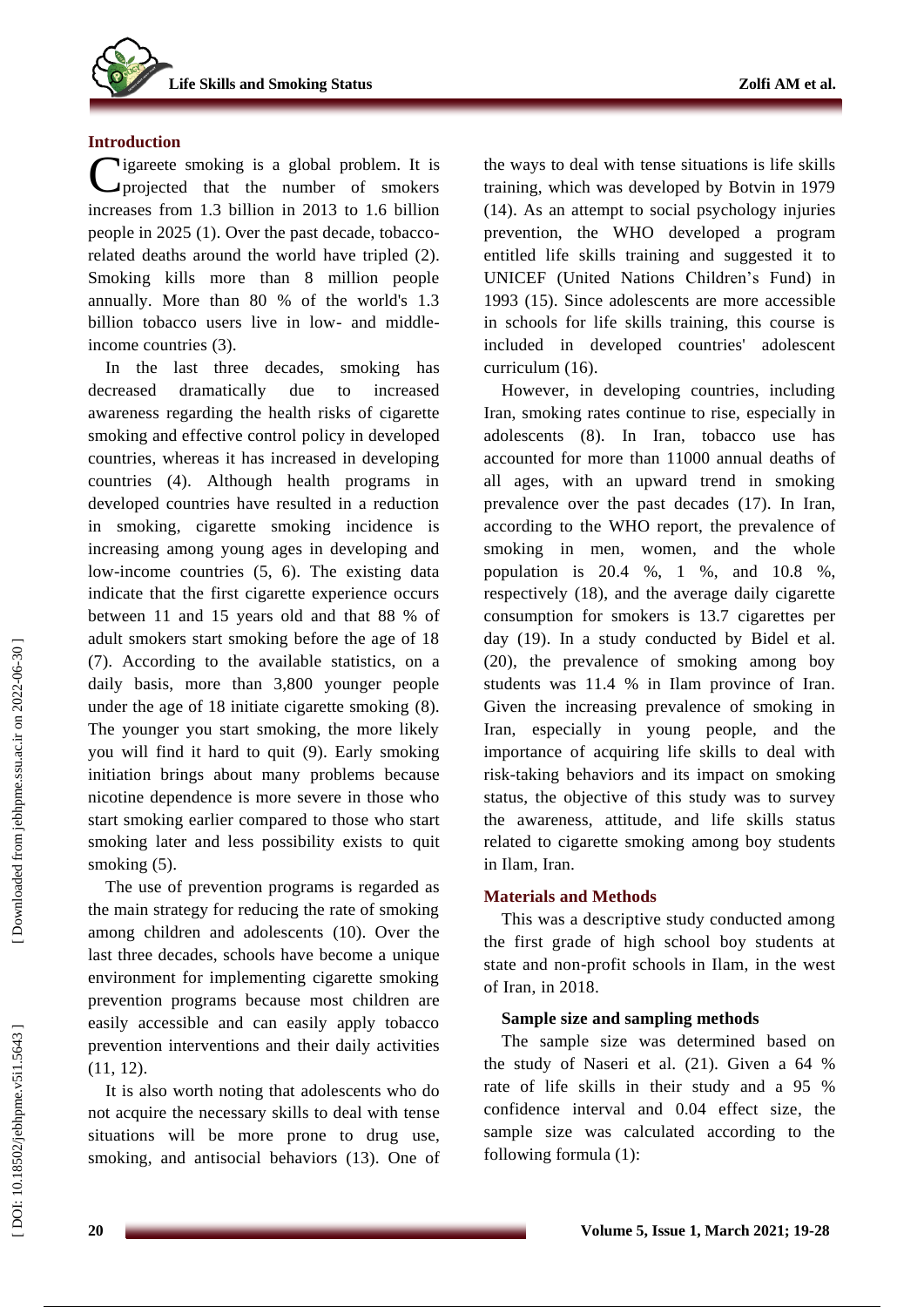(1):

$$
n = \frac{z^2 \cdot p(1-p)}{d^2} = \frac{(1/96)^2 \times 0/64 \times 0/36}{(0/04)^2} = 553
$$

The sample size was taken into account with the possibility of a 10 % drop out in samples. Moreover, the sampling process was conducted in two steps, i.e., firstly schools were selected by a random sampling method. Secondly, from each education grade in each school, one class was selected randomly , and that all of the students of the selected class were included using the census method.

## **Data collection tools**

Data were collected using a questionnaire , which has already been used in the study of Neseri et al. (21) to the evaluation of students' life skills in exposure to smoking in high school in Tabriz, Iran. The reliability of the questionnaire was determined between 0.7 and 0.75 which was variable in different parts of the questionnaire (21). Due to the minor changes in the questionnaire, the validity of the questionnaire was assessed again using the comments of 15 experts in the field of community health nursing, general health, social medicine, psychiatric nursing, psychology, and psychiatry. Additionally, the reliability of the questionnaire was evaluated using internal consistency. Cronbach's Alpha was 0.84 which reflects the high reliability of the questionnaire .

The questionnaire included three parts:

A: The first section was related to students ' demographic characteristics .

B: The second part regarded the awareness about the harmful effects of smoking (10 items), the attitude toward smoking (10 items ) , and cigarette smoking -related life skills (36 items). In particular, cigarette smoking -related life skills consisted of normative expectations toward cigarette smoking (3 items), problem -solving and decision making skills (8 phrases), compatibility skills (7 items), communication skills (7 items), assertiveness skills (6 items ) , and finally resistance skills against smoking (5 items).

The items related to awareness comprised of two options. Responses were scored 1 for a

correct answer and 0 for an incorrect answer , and higher scores indicating more awareness.

Four options were considered for attitude items. The scores 0, 1, 2, and 3 were assigned to the responses of completely disagree, disagree, agree , and completely agree , respectively. A lower score indicate d a more negative attitude toward cigarette smoking.

Normative expectations questions consisted of five options. The scores  $4, 3, 2, 1$ , and 0 were given to the responses of none of them, some of them, half of them, most of them, and all of them accordingly. The maximum score indicate d the abnormality of smoking among students.

The questions related to problem -solving and decision -making skills, compatibility skills, and communication skills consisted of four options. The scores of 0, 1, 2, and 3 were allocated to the choices in the order of never, rarely, quite often , and always. Higher scores indicate d higher skills.

The questions of assertiveness skill s consisted of four choices. The scores 0,1,2 and 3 were given to the choices of I certainly can not, I probably can not, I probably can , and I certainly can , respectively . A higher score indicates more assertiveness skill s .

The items of resistance skill comprised of three choices. The scores of 0,1 and 2 were given to the choices of not at all, maybe , and certainly , respectively. The maximum score indicates one's high level of resistance toward smoking.

Subsequently, the score of awareness, attitude, normative expectations , and life skills was adjusted at 0 -100 to more comparability of dimensions.

C: The third part was related to smoking status and evaluated via six questions.

## **Data analysis**

Data analysis was performed using SPSS22 . The normality of data was examined through the Kolmogorov -Smirnov Test. Considering the results of the K -S test, Mann -Whitney U and Kruskal - Wallis tests were used to examine the association between demographic variables and life skills. Besides, the Spearman correlation was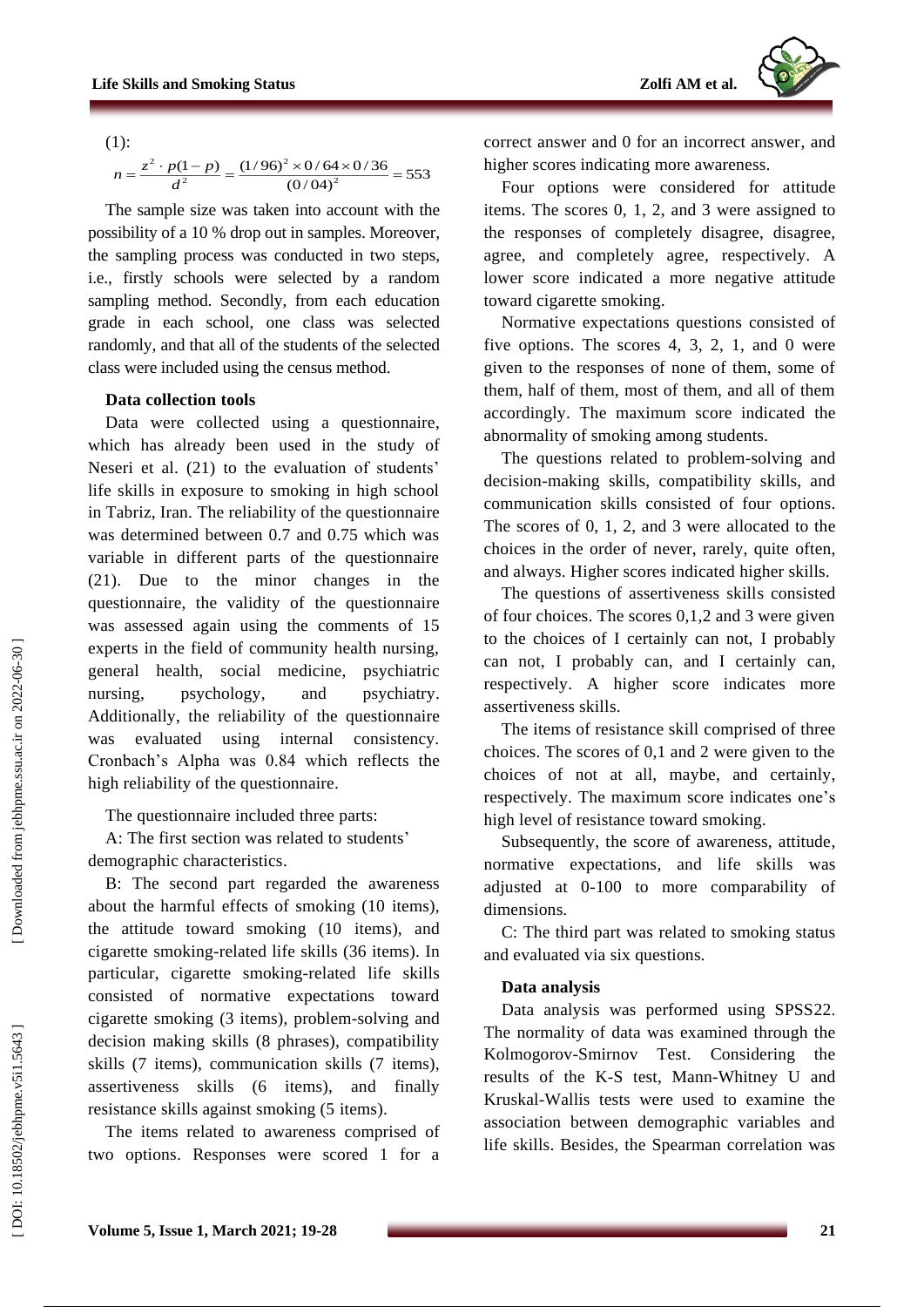**Life Skills and Smoking Status** 

run to examine the association between age, GPA, awareness, attitude , and life skills. Chi - Square test was applied to examine the association between demographic variables and smoking status, intention to smoke in the future . The binary logistic regression model was used to assess influencing factors on dependent variables.

The current research study was approved by the Ethics Committee of Tabriz University of Medical Sciences (IR.TBZMED.REC.1395.162) and the Department of Education in Ilam. The study participants were recruited after being informed about the purpose of the study, the voluntary nature of the study , and given the assurance of confidentiality and anonymity.

## **Results**

Characteristics of the students included in the current analysis are summarized in Table 1. The mean age of students, the mean age of smoking initiation, and the mean students' GPA were 13 .58, 11 . 26, and 17 .95, respectively. 32 % of students had a smoker friend , while 17.8 % had a smoker father. The prevalence of smoking was estimated at 11.45 % among students.

It was revealed that 22.2 % of students who had smoker friend s would smoke, whereas it was only 5.1 % for those who did not have any smoker friend s . Out of 22.2 % of students, 5.2 % of them stated that they inten d to cigarette smoking in the next year. On the contrary, only 0.8 % of students who had no smoker friend stated that they have the intention to cigarette smoking in the next year. 19.3 % of smokers and 0.2 % of non -smokers reported that they will undoubtedly smoke next year. Moreover, there was a statistically significant association between the smoking status and having a smoker friend, having a smoker family member, father's profession, and education grade. Besides, a statistically significant association was further observed between the intention of cigarette smoking in the future , and having smoker friends, having smoker family members, cigarette smoking .

As represented in Table 2 , the mean score of awareness of the harmful effects of smoking was 82.18 , and the mean score of attitude toward smoking was 32.6. Additionally, the mean score of normative expectations was 68.04. The score of all items in life skills was higher than average (> 50). Th e total score of life skills was 57.3. The highest and the lowest score for life skills was related to problem -solving skill s (56.75) and the compatibility skills (52.21) accordingly. The results showed that the mean total score of life skills was higher among non -smokers than smokers. The non -smokers considered smoking as a deviant matter more than smokers .

The analytical statistics are presented in Table 3. The correlation between age and awareness of the harmful effects of smoking, normative expectations toward smoking , assertiveness as well as resistance skills was statistically significant. Besides, there was a statistically significant correlation between the GPA and normative expectations toward smoking and problem -solving skill s. Awareness of the harmful effects of smoking had a significant negative correlation with attitude toward smoking and a significant positive correlation with normative expectations toward smoking. Moreover, a significant and negative correlation was found between attitude and normative expectations.

As shown in Table 4, awareness of the harmful effect of smoking, attitudes toward smoking, and normative expectations were significantly associated with having smoker friends. Students who had no smoker friend s had more awareness of smoking and a more negative attitude towards smoking, and also considere d smoking as abno rmal behavior. Awareness of the harmful effect s of smoking, normative expectations, assertiveness , and resistance skills was significantly associated with grade. Awareness of the harmful effects of smoking, assertiveness , and resistance skills was higher in third -grade high school students. Furthermore, first -grade high school students considered smoking as a more abnormal behavior than second and third -grade high school students. Problem -solving skills,

DOI: 10.18502/jebhpme.v5i1.5643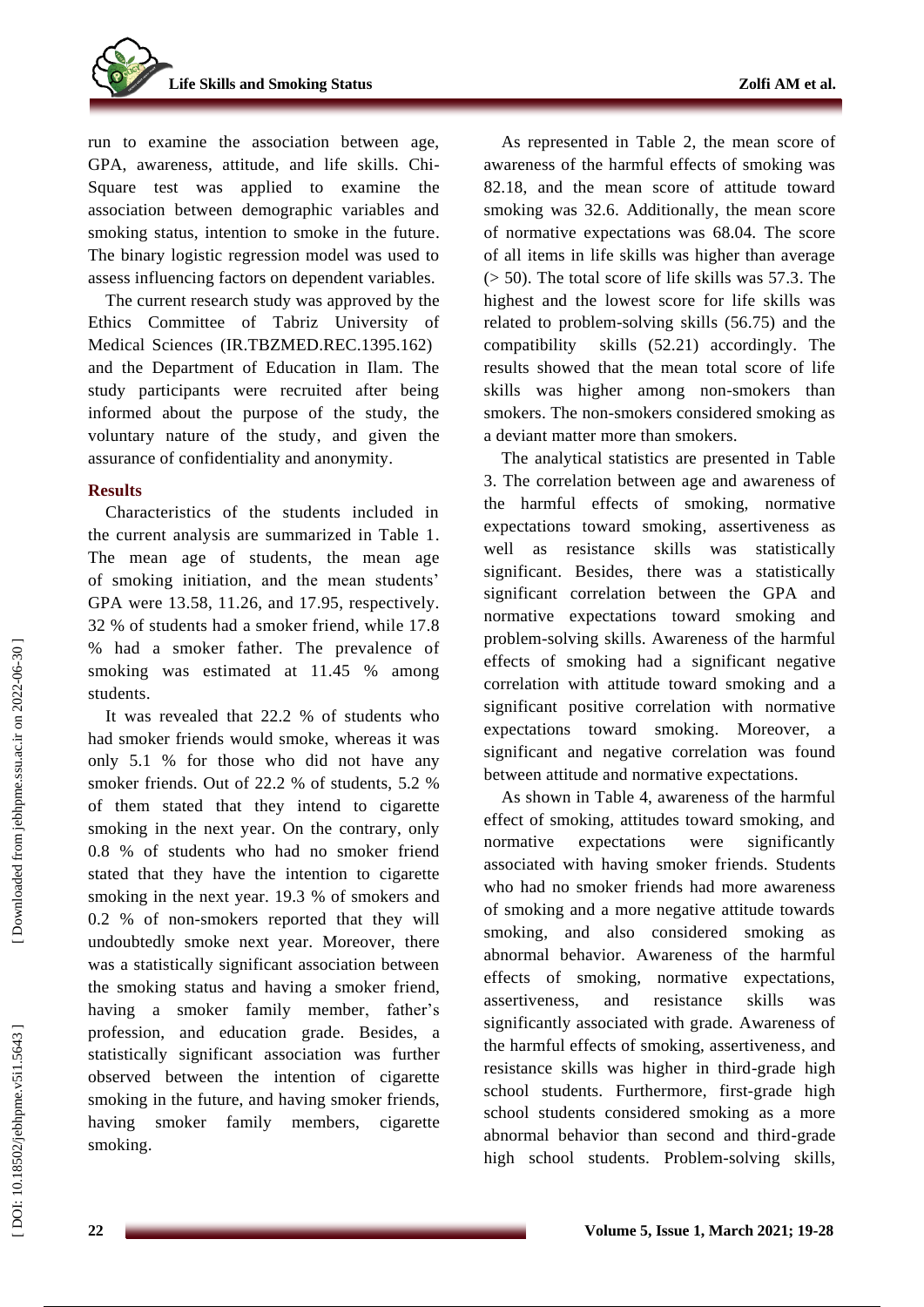

assertiveness, resistance skills , and the total mean score of skills were significantly associated with the habitation status, and especially those living in rural areas had a higher score. Attitudes toward smoking, normative expectations, and the total mean score of life skills were significantly associated with smoking status, and non -smokers had a more negative attitude toward smoking than smokers. It was observed that non -smokers considered smoking more abnormal than smokers. The mean score of total life skills was also higher in non -smokers than in smokers.

According to the results of Binary Logistic Regression, having a smoker family member, having a smoker friend, attitude toward smoking , and normative expectations were significantly associated with smoking status. Having smoker family member s and smoker friends increase d the risk of smoking by 24 % and 2.28 time s , respectively . A negative attitude toward smoking decrease d the risk of smoking by 77 %. Besides, considering cigarette smoking as a normal action increased the risk of smoking by 2.17 times , as described in Table 5.

| <b>Variables</b>               | <b>Modes</b>                  | <b>Frequency</b> | Percent $(\% )$ |
|--------------------------------|-------------------------------|------------------|-----------------|
|                                | First grade                   | 166              | 30.2            |
| Grade                          | Second grade                  | 192              | 34.9            |
|                                | Third grade                   | 192              | 34.9            |
|                                | Living with mother and father | 512              | 93.1            |
| Custody status                 | Others                        | 38               | 6.9             |
|                                | Illiterate                    | 39               | 7.1             |
|                                | Reading and writing           | 99               | 18              |
| Father's education status      | Under diploma                 | 97               | 17.6            |
|                                | Diploma                       | 175              | 31.8            |
|                                | Academic education            | 140              | 25.5            |
|                                | Illiterate                    | 59               | 10.7            |
|                                | Reading and writing           | 121              | 22              |
| Mother's education status      | Under diploma                 | 106              | 19.3            |
|                                | Diploma                       | 188              | 34.2            |
|                                | Academic education            | 76               | 13.8            |
|                                | Father                        | 98               | 17.8            |
|                                | Mother                        | 3                | $0.5^{\circ}$   |
| Family members' smoking status | <b>Brother</b>                | 9                | 1.6             |
|                                | <b>Sister</b>                 | 7                | 1.3             |
|                                | None                          | 433              | 78.7            |
|                                | Yes                           | 176              | 32              |
| Friends' smoking status        | N <sub>0</sub>                | 374              | 68              |
|                                | Less than ten years old       | 21               | 33.9            |
| Smoking initiation age.        | More than ten years old       | 41               | 66.1            |
| <b>Habitation</b> status       | Urban                         | 466              | 84.7            |
|                                | Rural                         | 84               | 15.3            |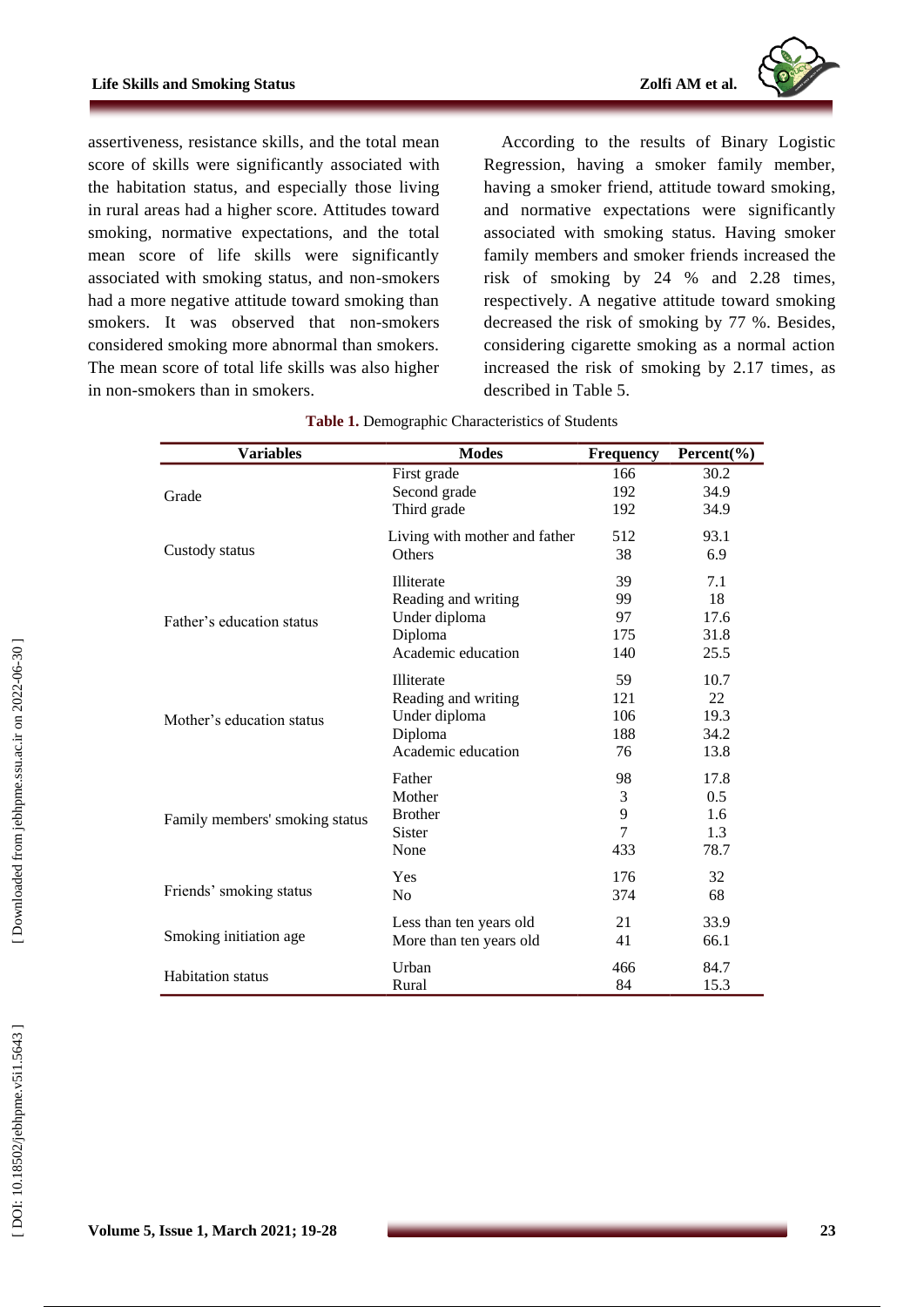

| Variables               | <b>Mean</b> | <b>SD</b> |
|-------------------------|-------------|-----------|
| Awareness               | 82.18       | 14.19     |
| Attitude                | 32.6        | 16.35     |
| Normative expectations  | 68.04       | 16.65     |
| Problem-solving skill   | 56.75       | 30.18     |
| Compatibility skill     | 52.21       | 21.05     |
| Communication skill     | 55.62       | 24.76     |
| Assertiveness skill     | 56.28       | 29.89     |
| Resistance skill        | 55.9        | 28.81     |
| Total life skills score | 57.3        | 13.33     |

**Table 2 .** Mean (SD) of Awareness and Attitude Toward Cigarette Smoking and Life Skills

Table 3. The Correlation Between Age, GPA, Awareness, Attitude, and Life Skills

| <b>Variables</b> |                | $\mathbf{a}^*$   | b                    | $\mathbf c$             |                  | e             |                 | g                    | h                    |
|------------------|----------------|------------------|----------------------|-------------------------|------------------|---------------|-----------------|----------------------|----------------------|
| Age              | $CC**$<br>P    | $0.093*$<br>0.03 | $-0.058$<br>0.17     | $0.154**$<br>< 0.001    | 0.061<br>0.15    | 0.019<br>0.66 | 0.034<br>0.42   | $0.134**$<br>< 0.001 | $0.177**$<br>< 0.001 |
| <b>GPA</b>       | <b>CC</b><br>P | 0.08<br>0.54     | $-0.04$<br>0.25      | $0.14**$<br>< 0.001     | $0.09*$<br>0.02  | 0.001<br>0.88 | 0.07<br>0.07    | 0.06<br>0.12         | 0.05<br>0.21         |
| Awareness        | CC<br>P        |                  | $-0.21**$<br>< 0.001 | $0.14**$<br>${}< 0.001$ | 0.01<br>0.82     | 0.001<br>0.86 | $-0.02$<br>0.59 | 0.06<br>0.11         | 0.01<br>0.7          |
| Attitude         | CC<br>P        |                  |                      | $-0.23**$<br>< 0.001    | $-0.001$<br>0.82 | 0.001<br>0.97 | 0.02<br>0.49    | $-0.01$<br>0.71      | $-0.03$<br>0.46      |

\*a. Awareness b. Attitude c. Normative expectations d. Problem -solving skill e. Compatibility skill f. Communication skill g. Assertiveness skill h. Resistance skill

\**\* Correlation Coeffecience is significant at the 0.05 level.*

| <b>Variables</b>         | a        | b           | c           | D        | e    | F     | g        | $\mathbf h$ |
|--------------------------|----------|-------------|-------------|----------|------|-------|----------|-------------|
| Custody status           | 0.59     | 0.39        | 0.35        | 0.29     | 0.65 | 0.16  | 0.40     | $0.02*$     |
| Father's education       | 0.22     | 0.89        | 0.16        | $0.04*$  | 0.49 | 0.08  | $0.04*$  | $0.001*$    |
| Mother's education       | 0.23     | 0.87        | 0.14        | 0.13     | 0.30 | 0.2   | $0.01*$  | $0.01*$     |
| Family members' smoking  | $0.02*$  | 0.58        | $< 0.0001*$ | 0.84     | 0.57 | 0.84  | 0.53     | 0.69        |
| status                   |          |             |             |          |      |       |          |             |
| Grade                    | $0.005*$ | 0.05        | $0.003*$    | 0.26     | 0.68 | 0.43  | $0.001*$ | $0.001*$    |
| Father's job             | 0.16     | 0.75        | 0.53        | $0.003*$ | 0.2  | 0.006 | 0.05     | $0.007*$    |
| Type of school           | 0.15     | 0.96        | $0.006*$    | 0.18     | 0.89 | 0.06  | 0.35     | 0.17        |
| Friends' smoking status  | $0.04*$  | $< 0.0001*$ | $< 0.0001*$ | 0.72     | 0.95 | 0.8   | 0.62     | 0.18        |
| <b>Habitation</b> status | 0.08     | $< 0.0001*$ | $0.21*$     | 0.02     | 0.13 | 0.07  | 0.02     | 0.02        |
| Cigarette smoking status | 0.07     | $< 0.0001*$ | $< 0.0001*$ | 0.09     | 0.25 | 0.44  | 0.25     | 0.35        |
|                          |          |             |             |          |      |       |          |             |

|  |  |  | Table 4. Association Between Demographic Variables and Awareness, Attitude and Life Skills |  |  |  |  |
|--|--|--|--------------------------------------------------------------------------------------------|--|--|--|--|
|--|--|--|--------------------------------------------------------------------------------------------|--|--|--|--|

*\*P -value < 0.05 considered as significant*

a. Awareness b. Attitude c. Normative expectations d. Problem -solving skill e. Compatibility skill f. Communication skill g. Assertiveness skill h. Resistance skill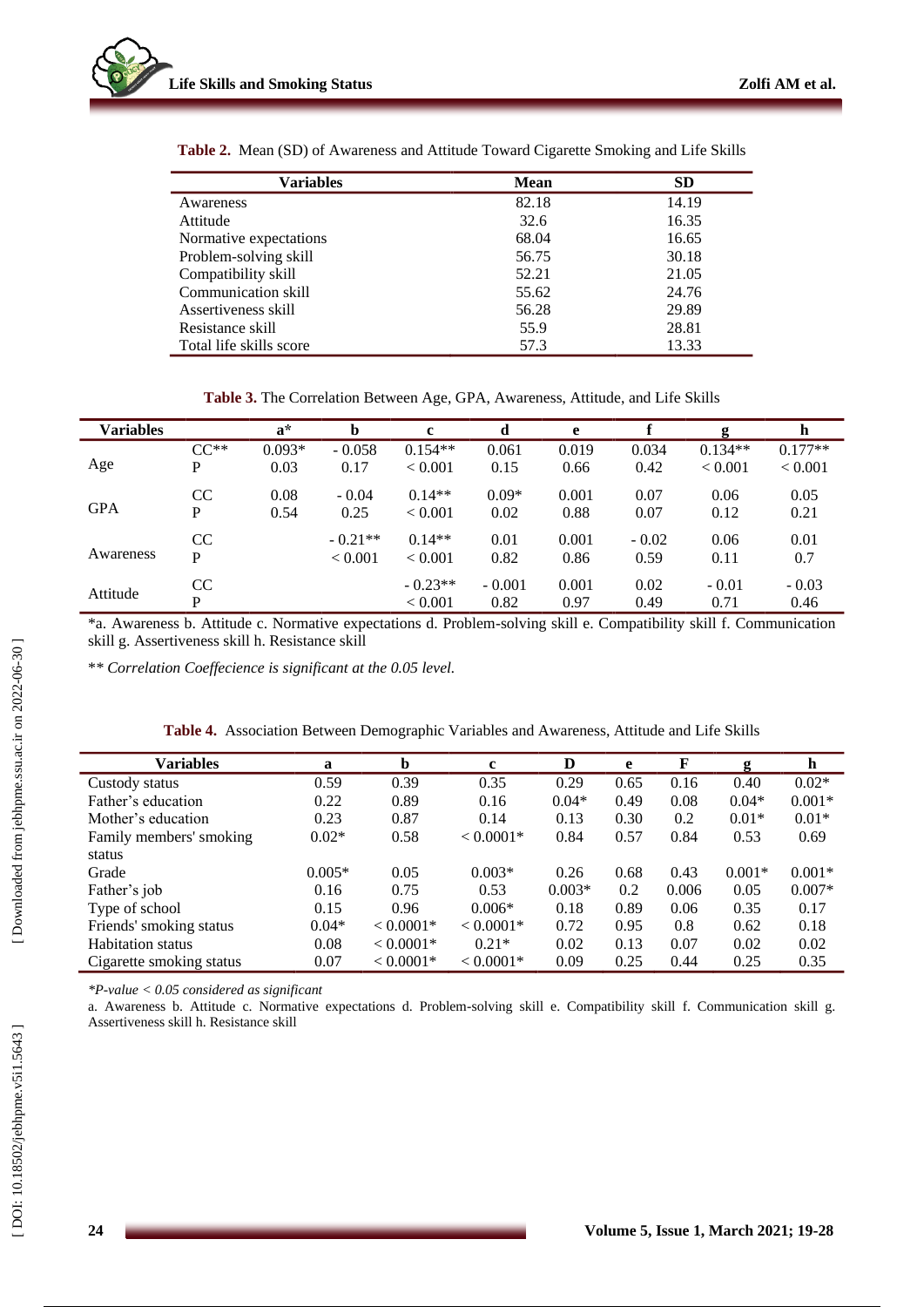

|                                |           |        | 95 % C.I. for EXP(B) |              |  |
|--------------------------------|-----------|--------|----------------------|--------------|--|
| Variables                      | Sig.      | Exp(B) | Lower                | <b>Upper</b> |  |
| Age                            | 0.217     | 0.701  | 0.399                | 1.232        |  |
| Custody status                 | 0.077     | 1.547  | 0.953                | 2.512        |  |
| Father's education             | 0.583     | 0.893  | 0.594                | 1.340        |  |
| Mother's education             | 0.426     | 0.850  | 0.571                | 1.267        |  |
| Having a smoking family member | $0.022*$  | 1.244  | 1.031                | 1.501        |  |
| Having a smoking friend        | $0.027*$  | 2.281  | 1.097                | 4.743        |  |
| <b>GPA</b>                     | 0.136     | 1.161  | 0.954                | 1.412        |  |
| Grade                          | 0.341     | 0.714  | 0.357                | 1.427        |  |
| Father's job                   | $0.027*$  | 0.496  | 0.266                | 0.924        |  |
| <b>Habitation</b> status       | 0.688     | 1.227  | 0.452                | 3.335        |  |
| Awareness                      | 0.606     | 0.533  | 0.049                | 5.824        |  |
| Attitude                       | $0.0001*$ | 0.235  | 0.117                | 0.472        |  |
| Normative expectations         | $0.006*$  | 2.174  | 1.256                | 3.764        |  |
| Problem-solving skills         | 0.609     | 1.217  | 0.573                | 2.584        |  |
| Comparability skills           | 0.263     | 0.714  | 0.396                | 1.288        |  |
| Communication skills           | 0.649     | 1.196  | 0.553                | 2.583        |  |
| Assertiveness skills           | 0.728     | 0.900  | 0.499                | 1.625        |  |
| Resistance skills              | 0.414     | 1.392  | 0.629                | 3.082        |  |

**Table 5 .** Binary Logistic Regression Results of Demographic Variables and Smoking Status

#### **Discussion**

The results of this study showed that awareness of the harmful effects of smoking was negatively associated with attitude and was positively associated with normative expectations. This means that an increase in awareness not only leads to a negative attitude toward smoking but cause s smoking to be considered as an abnormal behavior among students. Therefore, it seems that promoting student awareness about the harmful effect s of smoking is essential as the first step in smoking prevention programs. Besides, a significant association was found between attitude and normative expectations toward smoking, stating that those who had a greater negative attitude toward smoking were more likely to consider smoking as an abnormal matter. Moreover, the results showed that having a negative attitude toward smoking and considering cigarette smoking as abnormal behavior is effective in smoking prevention. Therefore, as the proceeding steps, appropriate interventions should be made to change students' attitudes toward smoking and to modify the social norms related to smoking. The prominence of this concept can be supported by a study in which Osaki et al. (22 ) conducted a survey on cigarette smoking among junior and senior high

school students in a province in China and throughout Japan ( $N = 69,402$ ). In their study, the relative risk of cigarette smoking was higher among students who did not think that smoking harms their health . In a similar study conducted by Cowdery et al. (23 ) on 385 adolescents, positive attitudes towards smoking have been revealed as a risk factor for initiating smoking .

As witnessed in the present research, the mean score of all the life skills was higher than average , but yet far from the ideal status. The lowest scores of life skills were related to compatibility skills . Therefor e , designing and impleme nting training interventions for promoting student smoking-related life skills , especially compatib ility skill , are proved to be essential. None of the smoking -related life skills had a statistically significant association with awareness, attitudes , normative expectations, and smoking status In a study by Haen Wikel et al. (24), it was claimed that although life skills training had a marginal effect on smokers and experimental smoking, it had a positive impact on awareness, students' social competenc ies and als o affected their attitude toward smoking. However, life skills training and prevention programs had a positive impact on protective variables toward smoking for a few months but had no impact on cigarette smoking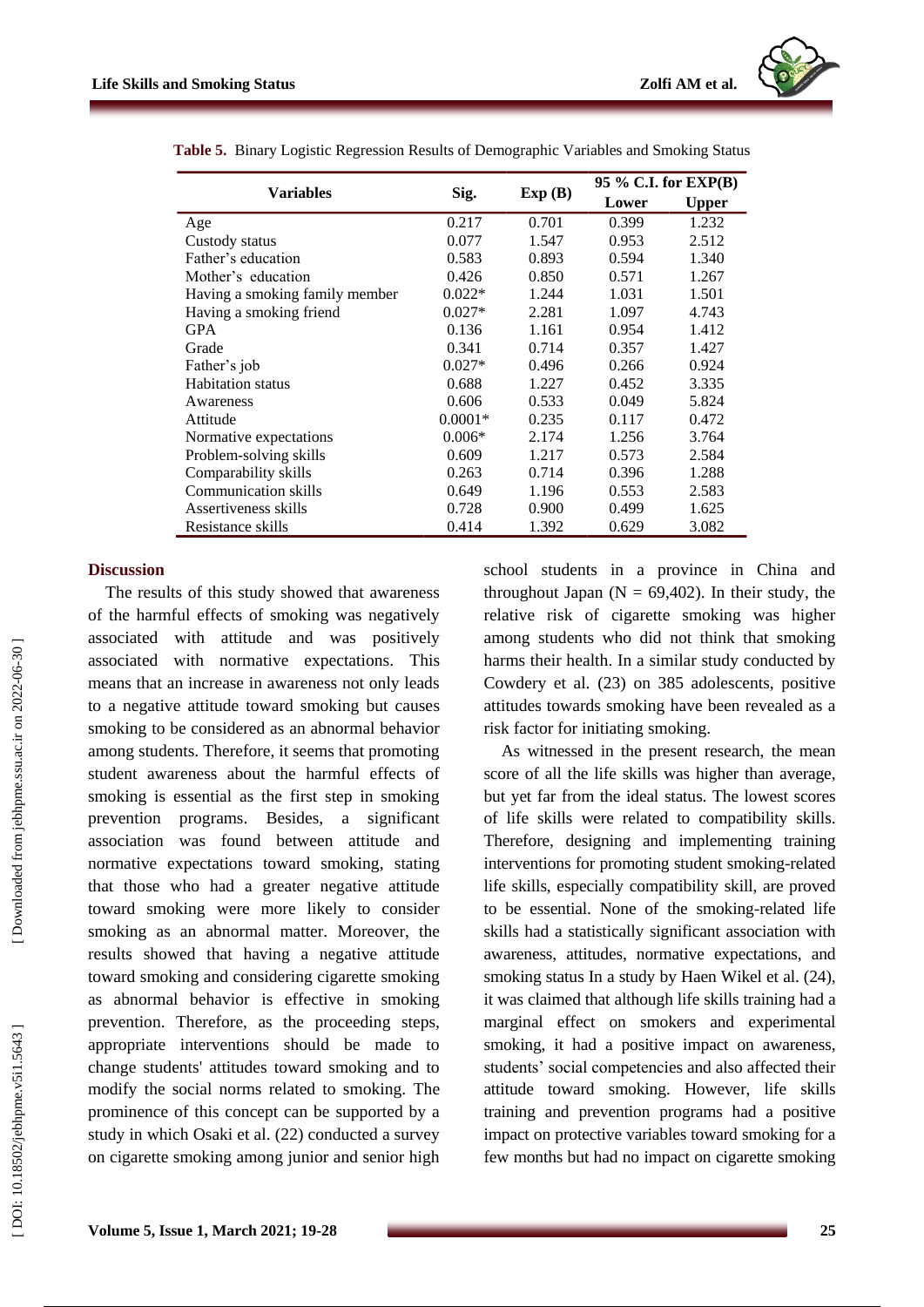**Life Skills and Smoking Status** 

prevalence in the short -term. Finally, they concluded that these programs affected cigarette smoking indirectly through an effect on knowledge, social competenc ies , and other individuals' protective variables . In the same line, Luna et al. (10 ) suggested that life skills training programs had no immediate effect on smoking prevention and initiating smoking in secondary school students but may be effective in the prevention of an increase in smoking consumption . Similarly, another study claimed that life skills -based prevention programs have a significant impact on mediating variables that directly impact smoking prevention for seven grade student s of middle/junior high schools (25 ). A study by Kaur et al. (26 ) revealed a positive and significant correlation between effective communication dimensions and problem -solving of life skills with risk -taking behavior s. The leading effective predictions of risk -taking behaviors were the total score of life skills and communication dimension. In the study by Hassanzade et al. (27 ), life skills training had a significant and positive effect on drug abuse preventive behaviors and promote d drug abuse preventive behaviors. Epstein et al. (28 ) reported that peer smoking norms, adults smoking norms, drug refusal techniques, assertiveness skills , and positive attitude toward smoking were associated together, and that prevention programs which were based on normative training, resistance, competence enhancement approaches, and parenting skills training can be effective in smoking prevention among rural adolescents. Additionally, some studies showed the positive effects of life skills training on the general and mental health of student and university students (29,30 ). The differences between the studies result can be due to a number of reasons, including social and cultural norms, the tobacco industry influences as well as prevention activities. Besides, the age of population included and the region in which the study was conducted can be responsible for inconsistencies between the studies.

According to the current results , smoking status and intention to smoking in the future were significantly associated with the smoking status of families and friends. It seems that if students have friends or family members who smoke, they are more likely to initiate smoking and have a stronger tendency to smoke in the future. The results indicate the importance of normative expectation in the prevention of smoking. Hence it appears that students' parents should have sufficient control over their children's choice of friends and teach them to choose friends wisely. Moreover, smoking prevention programs and required education for students whose family members smoke should be regularly and consistently applied to school and society. A study conducted by Osaki et al.  $(22)$  and Cowdery et al. (23 ) reported that the relative risk of cigarette smoking was higher among students who had friends smoking , and having smoker friends was associated with initiating smoking.

Assertiveness and resistance skill s had more scores in the higher grades. Besides, higher grades considered smoking as an unusual matter more than lower grades . Therefore, interventions pertaining to promote life skills and modify normative criteria in schools should begin at lower academic grades. Moreover, problem -solving skill, assertiveness skill, resistance skill , and total score of life skill s had a higher score in rural residents compared to urban residents. In this study , life skills scores were lower in urban students , although it was expected to be higher .

Consequently, it is suggested that more attention be paid to this issue. Non -smokers had a more negative attitude toward smoking and considered it as an abnormal matter than smokers. Besides, the total score of life skills was higher among non smokers than smokers . Therefore, it is suggested that life skills training and interventions related to modifying attitudes and normative expectations in smokers be taken regularly and with more intensity, which indicates the importance of attitude, normative expectations , and life skill s in the prevention of smoking.

## **Conclusion**

According to the findings of this study awareness of harmful effects of smoking was high in students and most of them had a negative attitude toward smoking and considered smoking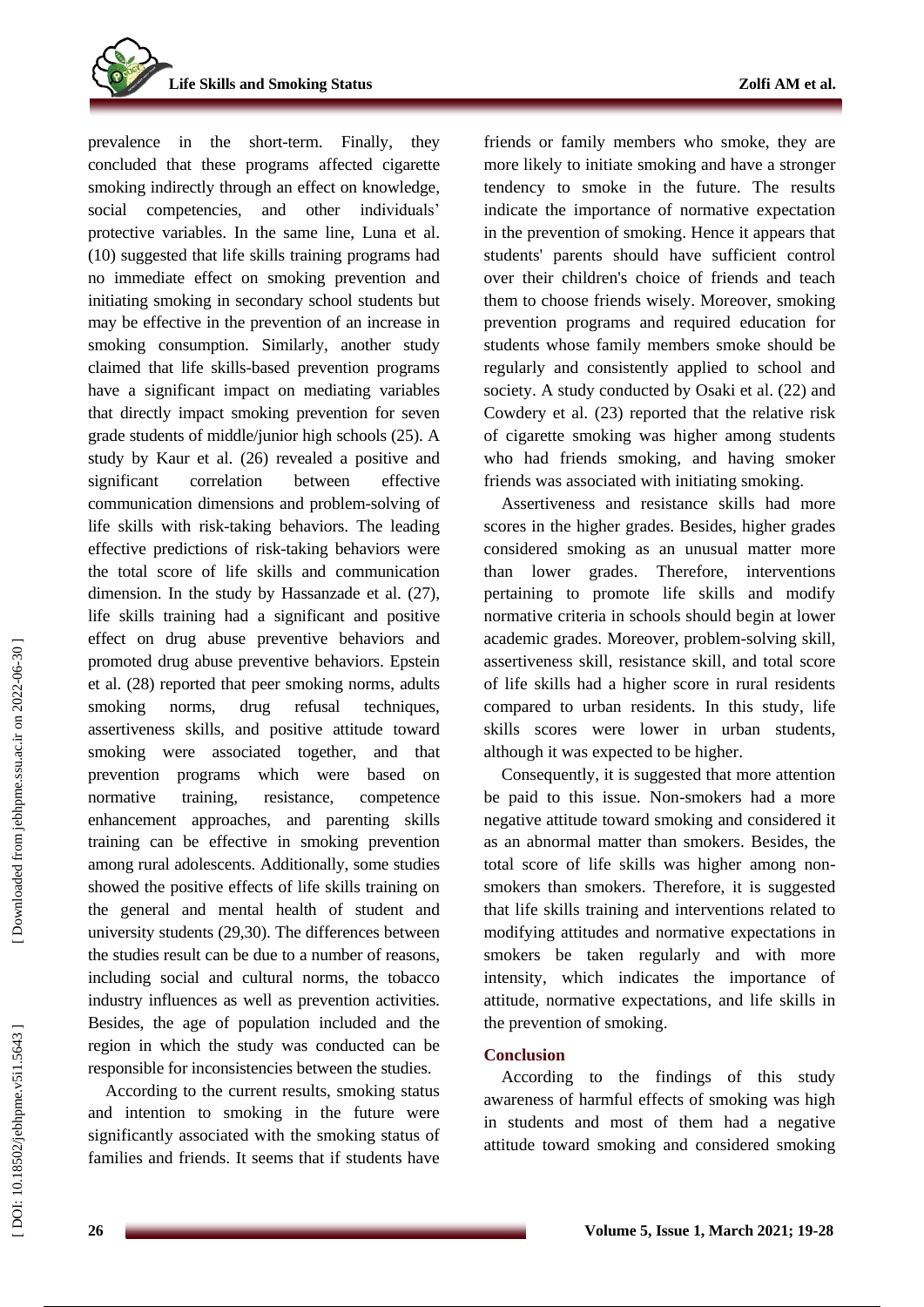as an abnormal behavio r, but the score of life skills was average and away behind the ideal status. Moreover, awareness, attitude , and normative expectations were not in a favorable situation in younger students and those who had smoker friends and family members . Therefore, it is necessary to begin appropriate interventions to raise students' awareness about the harmful effects of smoking, change attitudes toward smoking, and improve life skills from an early age, especially among those who had smoker friends and family members .

This study has some limitations , however. Given that this was a cross -sectional study, the effect of age, father and mother educational status, habitation status , and smoking status in friends and family members were not controlled. Hence, to more precisely examine the effect of life skills on cigarette smoking status, further studies in a matched case -control design for controlling these variables are suggested in the future.

## **Acknowledgment s**

We would greatly appreciate the Faculty of Nursing and Midwifery, Tabriz University of Medical Science, Research Vice -Chancellor, Tabriz University of Medical Science, Department of Education of Ilam Province , and elected school managers who helped in carrying out this research.

# **Conflict of interest s**

The authors have declared no conflict of interest s.

# **Authors' contributions**

Sahebihagh M H designed research ; Jalilian H analyzed data; Azadi A conducted research; and Zolfi M wrote manuscript. Sahebihagh M H had primary responsibility for final content. All authors read and approved the final manuscript.

# **Funding**

Nonapplicable

# **References**

1. Lim HK, Ghazali SM, Kee CC, Lim KK, Chan YY, Teh HC, et al. Epidemiology of smoking among Malaysian adult males: prevalence and associated factors. BMC Public Health. 2013; 13(1): 8.

- 2. Christian KS. Knowledge and Attitude Regarding Cigarette Smoking among UG Students. IOSR -JNHS. 2014; 3(6): 49 -54.
- 3. Organization WH. Tobacco, Key facts. 27 May 2020.
- 4. Frieden TR, Blakeman DE. The dirty dozen: 12 myths that undermine tobacco control. American Public Health Association. 2005; 95(9): 1500 - 5 .
- 5. Jamshidi F, Nazari N, Seyedian S, Mogahi S, Nabipour A, Dadgarinejad A, et al. Prevalence of Smoking and Related Factors among High School Students in Ahvaz City, Iran. Asian Journal of Pharmaceutics (AJP): Free full text articles from Asian J Pharm. 2018; 12(3): 1094 - 9 .
- 6. Griesbach D, Amos A, Currie C. Adolescent smoking and family structure in Europe. Social Science & Medicine. 2003; 56(1): 41-52.
- 7. Rockville . Preventing tobacco use among youth and young adults: a report of the surgeon general. U.S. Department of health and human services, public health service, office of the surgeon general. 2012.
- 8. Oshi SN, Oshi DC, Weaver S, Agu CF, Whitehorne -Smith P, Ricketts -Roomes T, et al. A School -Based Study of the Influence of Students' Relationship with Teachers on Their Cigarette Smoking Behaviour in Jamaican. Asian Pacific Journal of Cancer Prevention. 2018; 19: 7-12.
- 9. Wang Y, Storr CL, Green KM, Zhu S, Stuart EA, Lynne -Landsman SD, et al. The effect of two elementary school prevention interventions on being offered tobacco and the transition to smoking. Drug and Alcohol Dependence. 2012; 120(1): 202 -8.
- 10. Luna -Adame M, Carrasco -Giménez TJ, Rueda García MdM. Evaluation of the effectiveness of a smoking prevention program based on the 'Life Skills Training'approach. Health Education Research. 2013; 28(4): 673 -82.
- 11. Thomas RE, McLellan J, Perera R. School-based programmes for preventing smoking. Evidence ‐Based Child Health: A